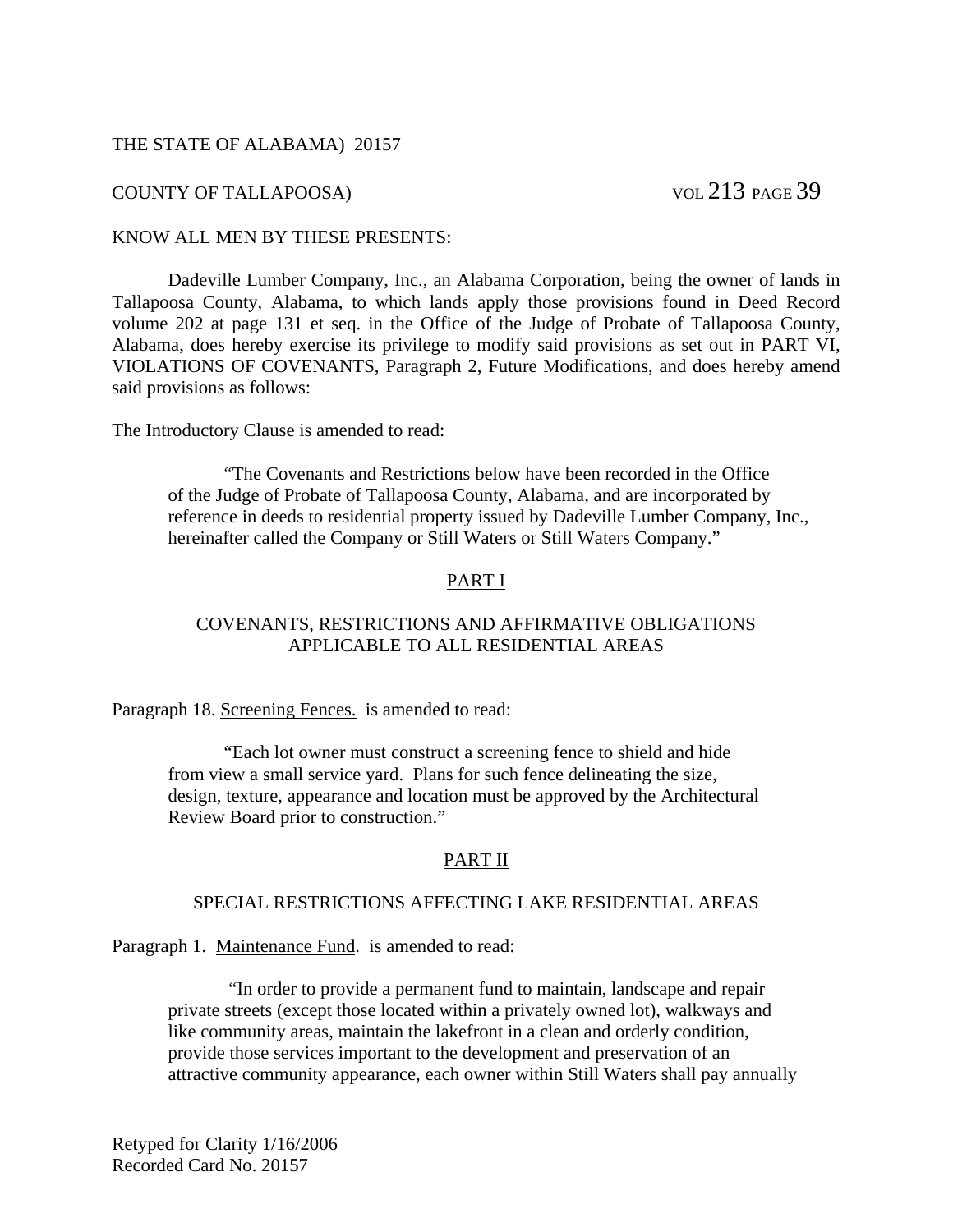to the Company the sum of one hundred (\$100.00) dollars per lot, subject to increase to the extent of any rise subsequent to the  $14<sup>th</sup>$  of June, 1974, in the Cost of Living Index as determined by the U. S. Commodity Index, Washington, D. C., said sum to be placed in an account and to be used exclusively for the purposes hereinabove noted."

#### PART III

## SPECIAL RESTRICTIONS AFFECTING GOLF FAIRWAY RESIDENTIAL AREAS

Paragraph 1. Maintenance Fund. is amended to read:

"In order to provide a permanent fund to maintain landscape and repair private streets, (except those located within a privately owned lot), walkways, and like community areas; maintain adjacent areas used by residents in a clean and orderly condition, provide a fund for pest control when need, and generally provide a fund for those services important to the development and preservation of an attractive community, and to further maintain the privacy and general safety of the residential communities which are in Still Waters, each owner within such Golf Fairway Residential Areas shall pay annually to the Company the sum of one hundred (\$100.00) dollars per lot, or section of a block equivalent in size to a standard golf fairway lot, subject to increase to the extent of any rise subsequent to the  $14<sup>th</sup>$  of June, 1974, in the Cost of Living Index as determined by the U.S. Commodity Index, Washington, D. C., said sum to be placed in an account to be used exclusively for the purposes hereinabove noted."

#### PART IV

### SPECIAL RESTRICTIONS AFFECTING ALL INTERIOR LAKE AND WOODLAND AREAS

Paragraph 1. Maintenance Fund. is amended to read:

 "In order to provide a permanent fund to maintain, landscape and repair private streets (except those located within a privately owned lot), walkways, and like community areas in a clean and orderly fashion; provide for pest control when needed, and in general provide for pest control when needed, and in general provide those services important to the development and preservation of an attractive community appearance, and further maintain the privacy and general safety of all waterfront or woodland areas shall pay to the Company the sum of one hundred (\$100.00) dollars per lot, or section of a block equivalent in size to a standard interior lot, subject to increase to the extent of any rise subsequent to the  $14<sup>th</sup>$  of June, 1974, in the Cost of Living Index as determined by the U.S.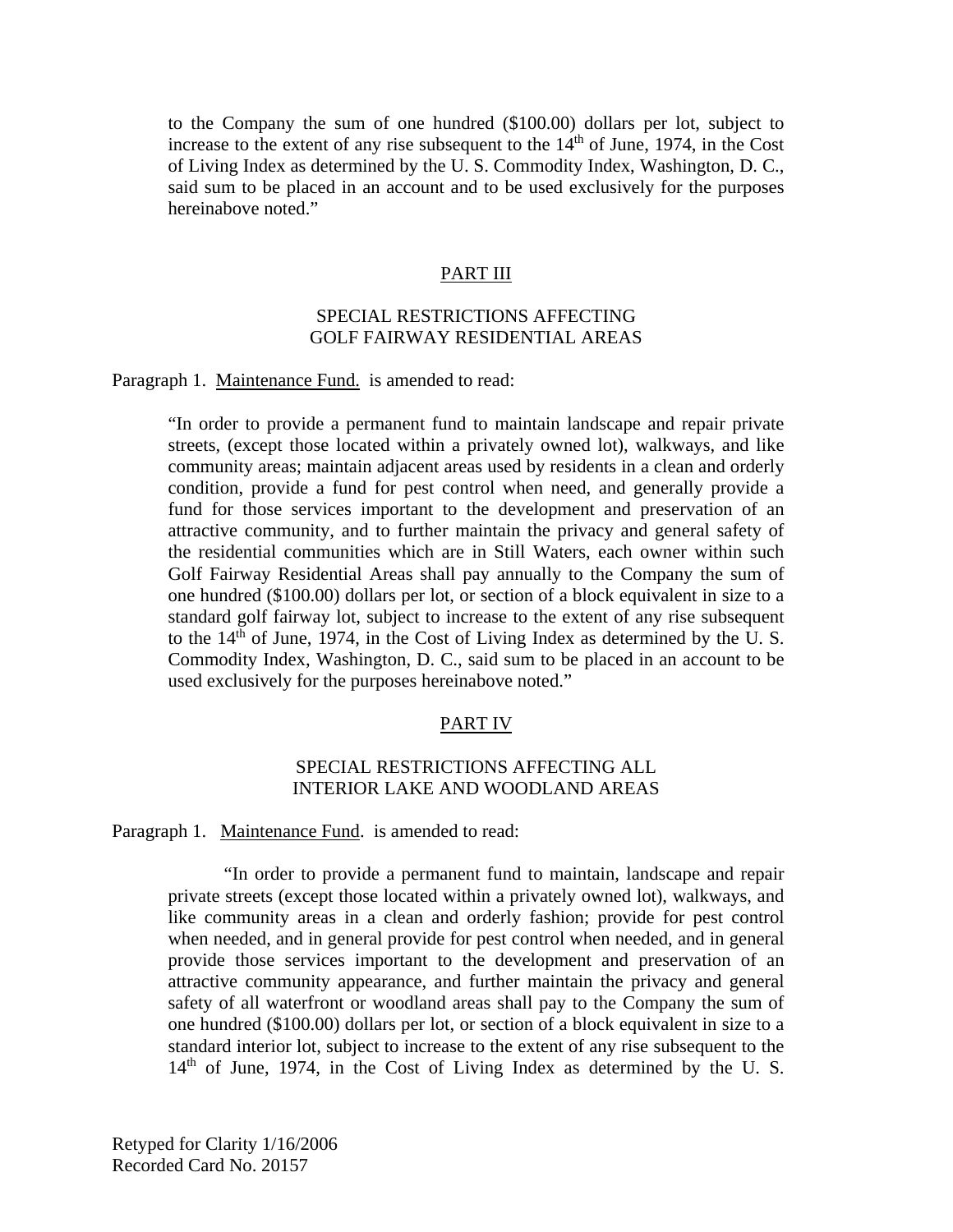Commodity Index, Washington, D. C., with said sum to be placed in an account to be used exclusively for the purposes hereinabove noted."

Paragraph 3. Docks. is amended to read:

"Owners of lots fronting on Lake martin may erect docks (where appropriate in the discretion of the Company) on property located between the outer boundary of their lots and contiguous to same and the high water mark upon complying with the following terms and conditions:

- (a) Complete plans and specifications including site, color or finish must be submitted to the Company in writing;
- (b) Written approval of the Company to such plans and specifications must be secured, the Company reserving the right in its uncontrolled discretion to disapprove such plans and specifications on any grounds, including but not restricted to purely aesthetic reasons.

Any alterations of the plans and specifications or of a proposed alteration in the completed structure must also be submitted to the Company in writing and the Company's approval in writing must be similarly secured prior to construction, the Company reserving the same rights to disapprove alterations as it retains for disapproving the original structure."

Paragraph 4. Dock Maintenance. is amended to read:

"All lot owners who construct or cause to be constructed said docks, must maintain structures in good repair and keep the same safe, clean and orderly in appearance at all times; and further agree to paint or otherwise treat with preservatives all wood or metal located above the high water mark, exclusive of pilings, and to maintain such paint or preservatives in an attractive manner. The Company shall be the judge as to whether the docks are safe, clean, orderly in appearance, and properly painted or preserved in accordance with reasonable standards; and where the Company notifies the particular lot owner in writing that said dock fails to meet acceptable standards, said lot owner shall thereupon remedy such conditions within thirty (30) days to the satisfaction of the Company, and that failing to so remedy such conditions, the lot owners hereby covenant and agree that the Company may make the necessary repairs, but is not obligated to make such repairs or take such actions as will bring the said dock up to acceptable standards, all such repairs and actions to be at the expense, solely, of the lot owner in question."